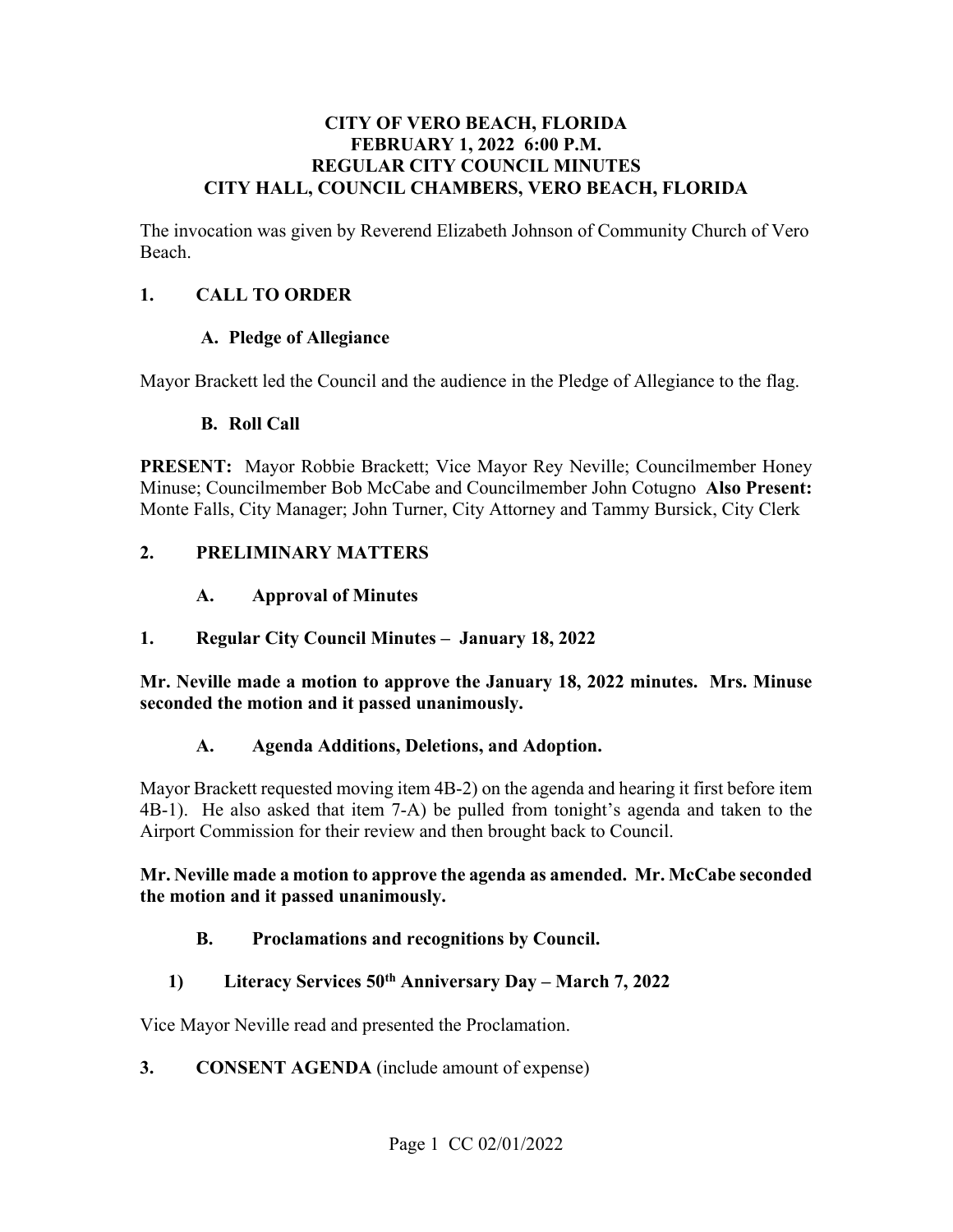None

### **4. PUBLIC HEARINGS**

### **A) ORDINANCES**

**1) An Ordinance of the City of Vero Beach, Florida, Amending the Text of Chapter 2, Land Use Element, Goal, Objectives, and Policies; Adding to Policy 1.18, Table 2-2, The Cultural Arts Village Zoning District; Providing for Conflict and Severability; Providing for an Effective Date. – Requested by the Planning and Development Director** 

The City Clerk read the Ordinance by title only.

 Mr. Jason Jeffries, Planning and Development Director, reported that the process. He gave a Power Point presentation (on file in the City Clerk's office). The City received the notification letter from the DEO on January 14, 2022, stating the to Table 2-2. Staff recommends approval of the Ordinance. Comprehensive Text Amendment has followed the expedited State review amendment State Department of Economic Opportunity (DEO) received the amendment and the Department had no comments on the proposed text amendment regarding the changes

Mayor Brackett opened and closed the public hearing at 6:13 p.m., with no one wishing to be heard.

**Mrs. Minuse made a motion to approve the Ordinance. Mr. McCabe seconded the motion and it passed 5-0 with Mr. Cotugno voting yes, Mr. McCabe yes, Mrs. Minuse yes, Vice Mayor Neville yes, and Mayor Brackett yes.** 

 **Goal, Objectives, and Policies; and Adding Chapter 11, Property Rights 2) An Ordinance of the City of Vero Beach, Florida, Amending the Text of Chapter 1, Overview of Policy Document; Chapter 2, Land Use Element, Element, Goal, Objectives, and Policies; Providing for Conflict and Severability; Providing for an Effective Date. – Requested by the Planning and Development Director** 

The City Clerk read the Ordinance by title only.

 Mr. Jeffries reported that this is the second public hearing regarding the request to amend Goal, Objectives and Policies. He gave a Power Point presentation (on file in the City Clerk's office). The Comprehensive Plan text amendment has followed the State Review proposed amendment on December 17, 2021. The City received the notification letter from the DEO on January 14, 2022, stating the Department comments related to the goal the text of the Comprehensive Plan to add a new Chapter 11, Property Rights Element, Amendment Process. The State Department of Economic Opportunity (DEO) received the statement. He said the purpose of the Community Planning Act is for local governments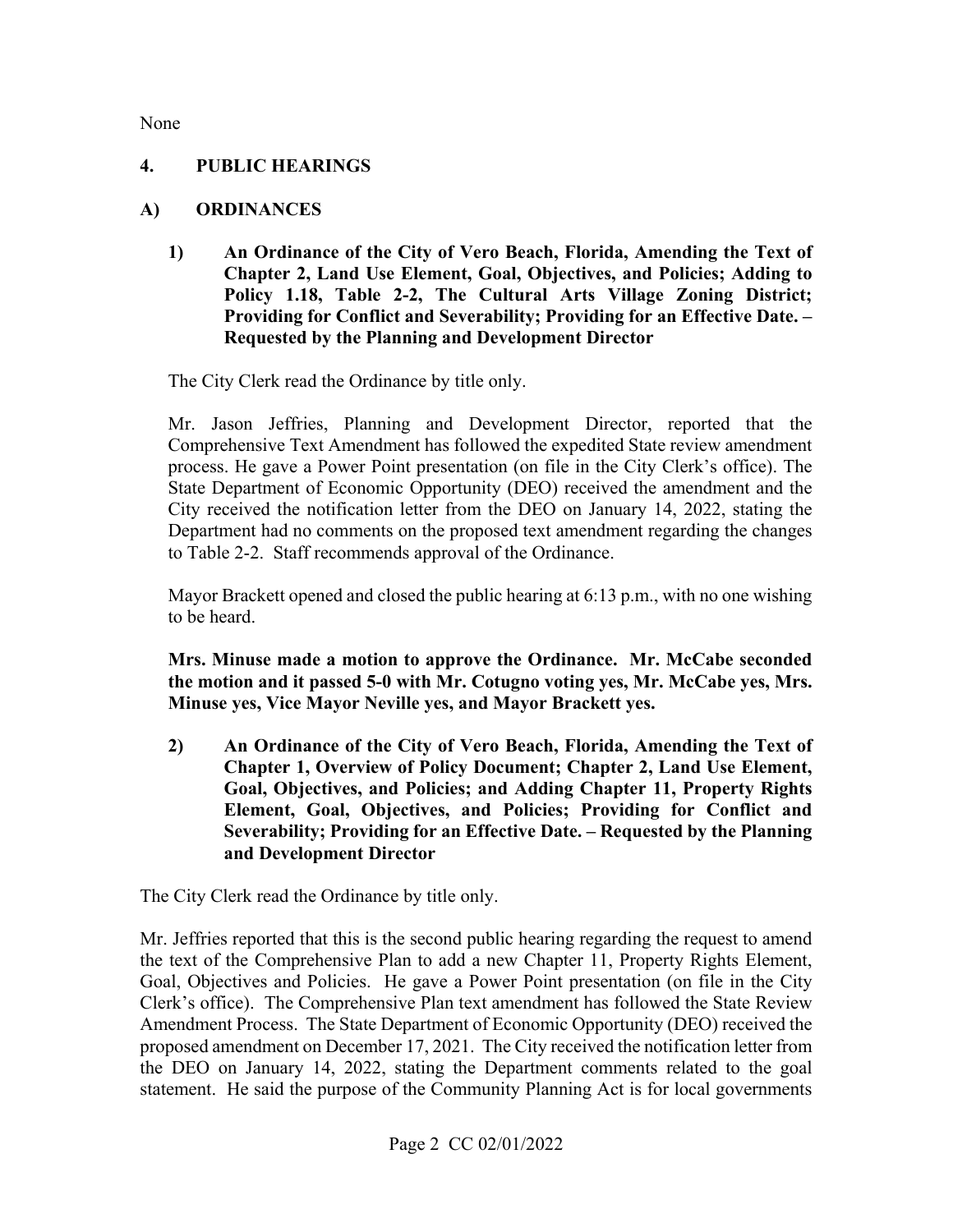The City's State, and local laws in place that protect Florida private property rights. The City's Vero to adopt comprehensive plans to manage the future growth of their communities as a longrange policy guidance for the orderly management of development. Comprehensive Plan is an adopted policy document related to planning and development decisions for the City. The amendment is in response to a new state law that requires all local governments adopt a separate property rights element. There are existing Federal, Beach Comprehensive Plan and Land Development Regulations also recognize the importance of private property rights in planning and land development decision-making. This Property Rights Element was prepared in response to House Bill 59, approved by the Florida Legislation and signed by the Governor in 2021. He said that there were other cities that received the same comment. He said the DEO is allowed to provide comments in the 30-day window, but they cannot object to any amendment adopted by the City Council. Staff recommends approval of the Ordinance.

Mayor Brackett opened and closed the public hearing at 6:16 p.m., with no one wishing to be heard.

**Mr. McCabe made a motion to approve the Ordinance. Mrs. Minuse seconded the motion and it passed 5-0 with Mr. Cotugno voting yes, Mr. McCabe yes, Mrs. Minuse yes, Vice Mayor Neville yes, and Mayor Brackett yes.** 

### **B) RESOLUTIONS**

**1) A Resolution of the City Council of Vero Beach, Florida, Adopting the "Three Corners, Vero Beach Report" and Directing the City Staff to Prepare a Charter Amendment Ordinance and take steps to Implement the Plan; and Providing for an Effective Date. –Requested by the City Council** 

The City Clerk read the Resolution by title only.

 Mr. Jeffries gave a Power Point presentation on the Three Corners property (attached to on the City's website. Presently where the Power Plant sits now is an industrial site. The Land Use is Government Use and the two (2) sides on the river are M-Industrial. The to City Council and the formation of the Steering Committee to guide the planning process. to City Council and the formation of the Steering Committee to guide the planning process. He then showed the master concept plan and went over it. He went over the Waterfront Village where there will be a public pedestrian destination with a compact mix of uses (retail, restaurants, plazas, music venues and recreation) There could also be entertainment or recreation uses such as family amusements, small museums, an aquarium or music the original minutes). He said that they are here tonight to discuss approving the master concept plan for the three City-owned properties at the intersection of Indian River Boulevard and  $17<sup>th</sup>$  Street. The executive summary is the written and illustrated description of the master concept plan for the Three Corners site. The master concept plan is available master concept plan was prepared after an extensive community participation in the planning process for the site. The project began on November 19, 2019, with a presentation venues. The Marina will have day docks and overnight docking and possibly commercial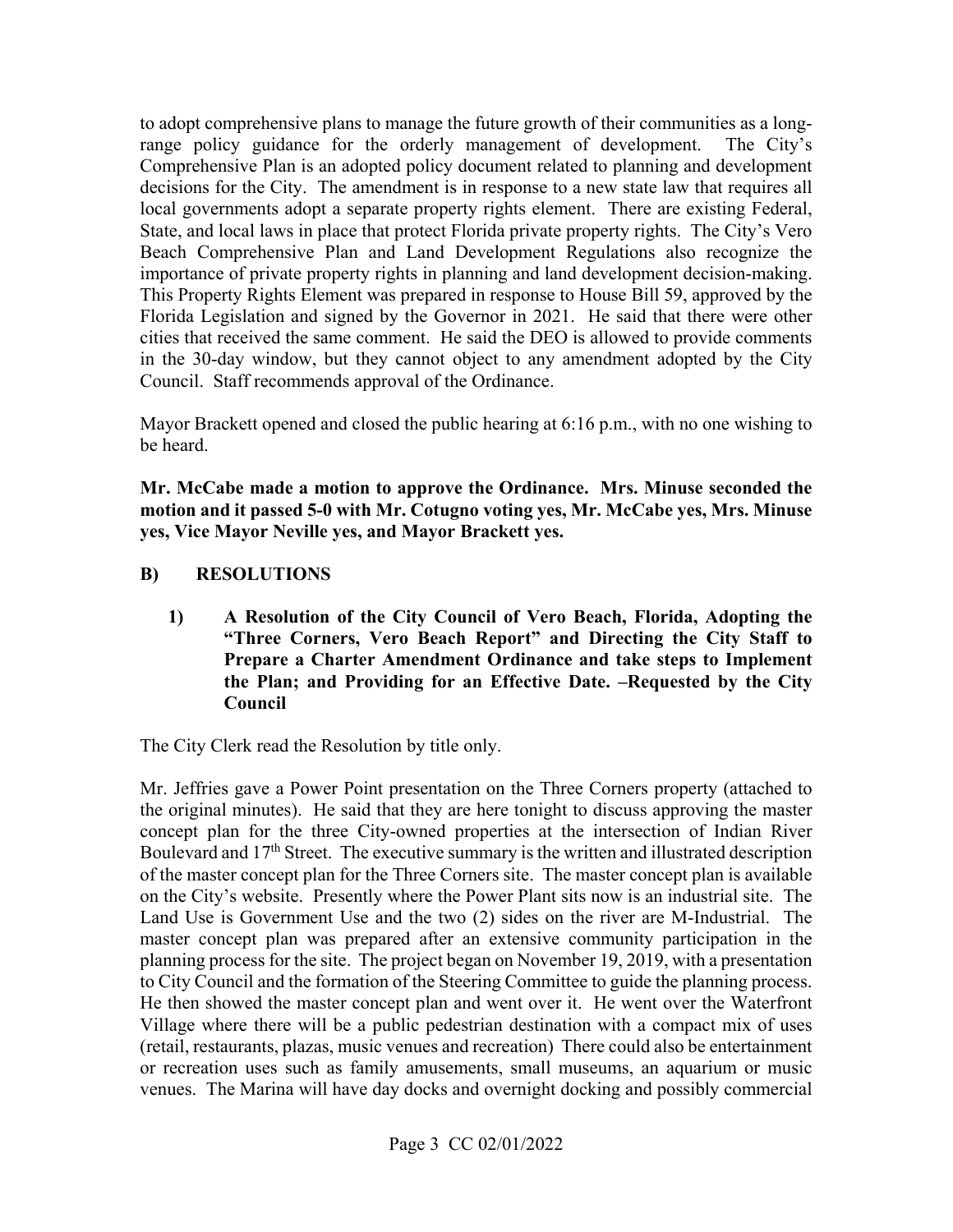whatever is done with Big Blue and Central Park has to be financially feasible. He said process. tours. There could be a fishing pier with vendor locations. Mr. Jeffries said the final development should be substantially consistent with the master concept plan. He said that if a developer decides to retain Big Blue they could use the existing height in place now. If a new building was to be constructed the height would be at the required 50-feet height limitation. He noted that this planning process has been going on for over two (2) years now. He went over some of the different events that have occurred in the planning

 additional public meetings to recommend revised project goals, review the post pandemic Mr. Jeffries briefly went over the planning process. He said that the project kicked off in November 2019, then there was community outreach from December through January, the Community Charrette took place the week of January 2020, and the finalized plan was brought forth in February through June 2020. Based on community concerns about the changes to the plan since the charrette, City Council did not approve a master concept plan in 2020 and instead requested the Steering Committee to further analyze the scenarios for the Three Corners project, including the post-pandemic scenarios and recommended a master concept plan. Since October 2020, the Three Corners Steering Committee held plans provided by DPZ, and confirm the preferred use program for the site. On April 26, 2021, the Three Corners Steering Committee recommended a community plan for the Three Corners site reflecting the community's consensus regarding the potential development of the site garnered during the January 2020, design charrette and included concepts presented in the post pandemic plans. The community plan was accepted by City Council on May 18, 2021.

 analyze the marketability and financial feasibility of the recommended community plan. On November 16, 2021, PFM presented a report that found the plan for the Three Corners recommendations on improvements to the plan, which City Council accepted. They felt it was a very well-conceived plan. A Charter referendum will be required for the commercial should also start the process to identify a development partner for the project through a plan into the Comprehensive Plan and change the use of the property to allow development Mr. Jeffries reported that the City Council engaged PFM Group Consulting (PFM) to property as well-conceived and financially feasible. PFM provided a few development on the portions of the former Power Plant site. The future land use map and land use objectives and policies in the City's Comprehensive Plan will need to be amended to incorporate the master concept plan for the Three Corners site. The land development regulations, including the official zoning map, will also need to be amended to facilitate the desired development of the site consistent with the master concept plan. The City Request for Information (RFI) process that will be reviewed by Council before being sent out to the developers. He said that he will start working on the language to bring back to Council for the referendum and then once the referendum is approved there still will be more work that needs to be completed. They will have to incorporate the master concept to occur on the site. Then once that is done they will be ready to go out for a Request for Proposal (RFP). The Three Corners Steering Committee conducted a public meeting on January 5, 2022, and voted 6-1 to recommend the revised master concept plan, as presented to the City Council. The Planning and Zoning Board, who serves as the Local Planning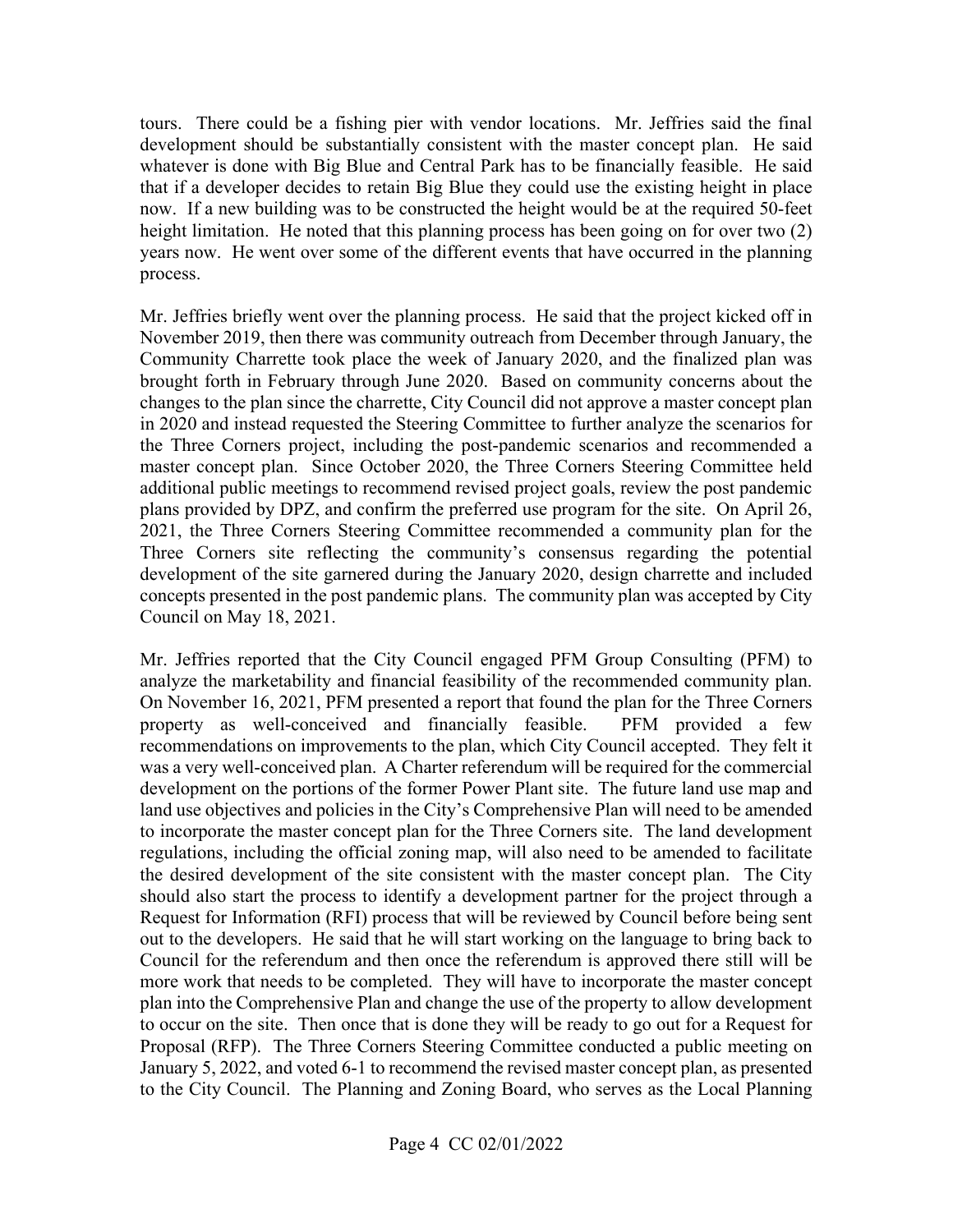Agency, conducted a public hearing on January 6, 2022, and voted 5-0 to transmit the report to the City Council for favorable consideration and finding that the report and master concept plan for the Three Corners site are consistent with relevant goals, objectives and policies contained within the City's Comprehensive Plan.

sticking to the three-minute time rule. Mayor Brackett commented that now it was time to move into public comments on this Resolution. He said since there were so many people in attendance tonight he would be

 the original minutes), which is a comparable project for the Three Corners project. Ms. Barbara Ruddy showed pictures of Plant Riverside in Savannah, Georgia (attached to

Mr. Leonard Markir read a prepared statement (attached to the original minutes).

Mrs. Annie Markir continued reading the remaining pages left from Mr. Markir's speech (on file in the City Clerk's office).

 Mr. Gary Froonjian felt that this was a great idea and plan, but not just for this corner. He layout that would support this type of project. He showed part of a video from one of the said this land is here for future generations to enjoy. It doesn't have the infrastructure charrettes held in January 2020.

 is that they adhere to recreation. He would like to see a Marina on this property that would welcome other neighboring boaters. He quoted what he heard the City Manager say and that is that they only have one (1) shot at this and he (Mr. Falls) is right. Mr. Taylor Dingle felt that one (1) of the most important things when selecting a developer

 Mr. Ryan Blade stated that he supported the Community Plan. He would like to see from for the working class so that they could be at the meeting tonight. this project something fun for all ages, especially for young people. They need more things to do in Vero Beach. He is 23 years old and he doesn't find much to do. He would love to see a Marina there. He thanked the City Council for having this meeting at 6:00 p.m.

some of the plan. He felt to attract the right developer they will have to get rid of Big Blue. time. Mr. Stanford Erickson appreciated all the effort that has gone into this and is in favor of He said the legacy here is Jay Bird Miller because he has been playing his music for a long

time.<br>Ms. Chloe Rose Swartz felt that this was a landmark for the City. It has a lot of potential. She thanked Council for moving the meeting to 6:00 p.m. She said that they have been talking about this project for the last two (2) years and people came out to all the different but the people still spoke up and voiced their opinion. She is passionate about this project, meetings in droves. They held meetings at different times during the day and night and there were a lot of people that came and spoke. Sometimes there were heated discussions, which is why she filled out an application to serve on the Steering Committee in order to make sure that this project came to fruition. This process has been going on long enough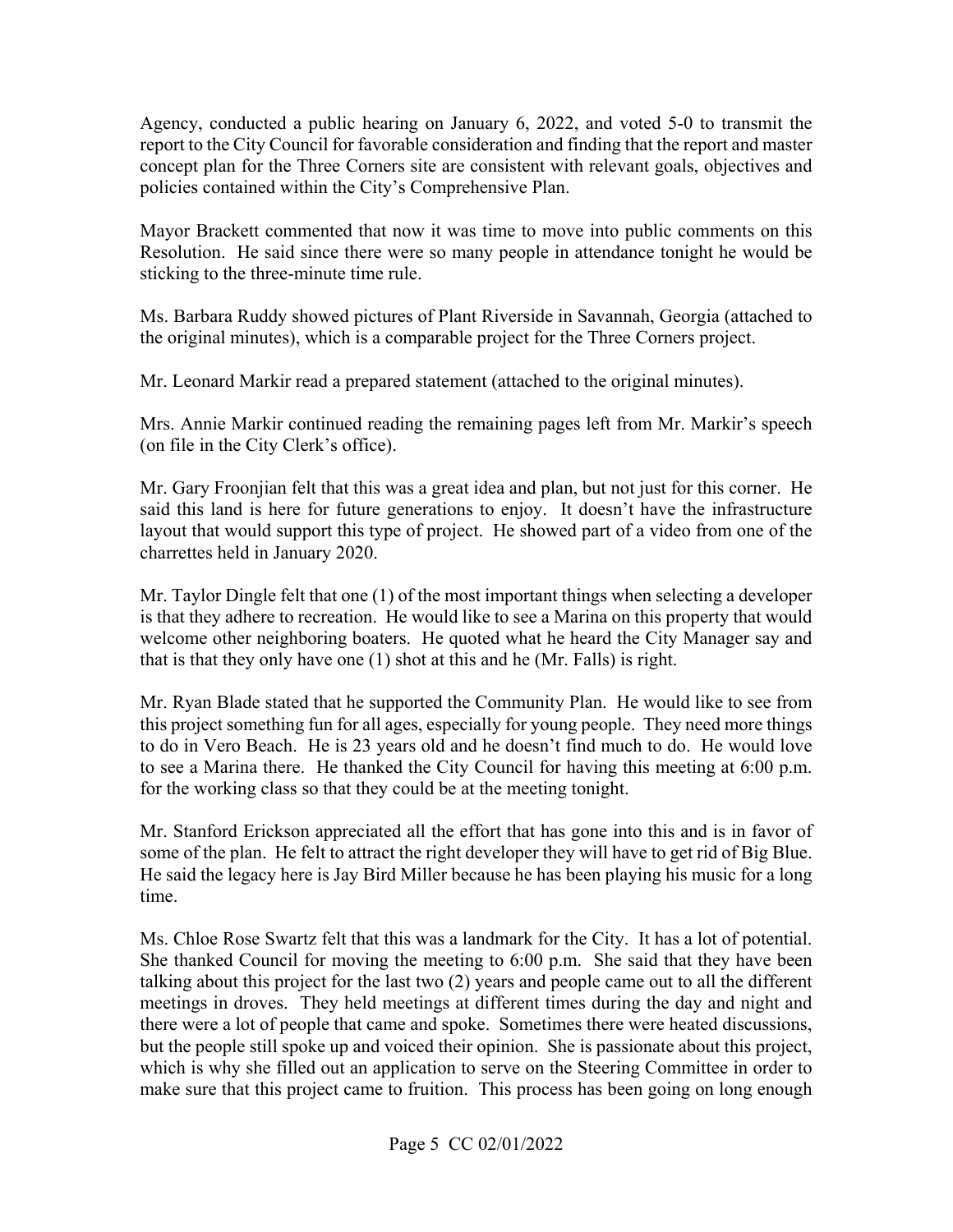asked the City Council to approve the plan tonight. They need to stop dragging their feet. and now they need to move it forward. She said the site has something for everyone. She

 concerns come up during the discussion and she doesn't think it is fair to judge the traffic Bridge. She said temporarily that bridge is a single-lane bridge and they need to keep that in mind when we think about traffic. She hoped that Council approves the Resolution. Ms. Sydney O'Haire, Steering Committee member, noted that she has heard traffic at this point in time because of all the construction that is taking place on the  $17<sup>th</sup>$  Street

 the charrettes because most of the people were at work. She encouraged Council to pass this Resolution tonight and put this matter on a future referendum. Mrs. Brook Malone commented that she attended all of the charrettes and heard millions of words and input from people. She said there was a large age demographic missing from

 property that are gorgeous trees and that is what Vero Beach is about. He applauded all rooms within walking distance of the old Power Plant there. He heard from the Planning and Development Director that this is an industrial site and that is his opinion also. He said that a developer will make the decision on what to do with the site and he hopes that they (the City) are the ones who makes the decision. Mr. Bob Deacon who lives on Lady Bug Lane where many people for one reason or another have come and taken pictures because of its beauty. He has 14 Live Oak Trees on his the hard work that has gone into putting this plan together and getting the different opinions and sharing them. He has spent a lot of time in Savanna and there are over 1,000 hotel

 Ms. Melissa Carter commended everyone for all of their efforts put into this project. This something there for every group. There will be things for the 40 something age group to is an amazing opportunity they have to decide what happens with this site. There is do. It is a great opportunity to turn this industrial site to a community space. She said that DPZ did a fabulous job with community outreach.

 make sure that it can be supported. They do not want to build a future site and have it remain vacant. He said this property is a jewel and needs to be treated that way. He wanted to make sure that there is recreational use for the public. Mr. Paul Westcott expressed that they needed to get the economics right for this project to

 saw it. She is almost 52 years old and remembered growing up in this town, which back then it was called "Zero Beach." She is a real estate agent and shows people this town who in Vero Beach. She said this community needs this project. She asked Council to please Ms. Lori Strazzulla commented that she has been excited about this project since she first want to live here (not just locals) and the first question that they ask is what is there to do pass the Resolution and move forward with the project.

 This community needs a place where moms can go. She is speaking solely on the community care for mothers and this project will help with that. Mrs. Erica Arsenault believed the foundation of a healthy community is the wellness of mothers. She said what mothers need in this community are a legacy for their children.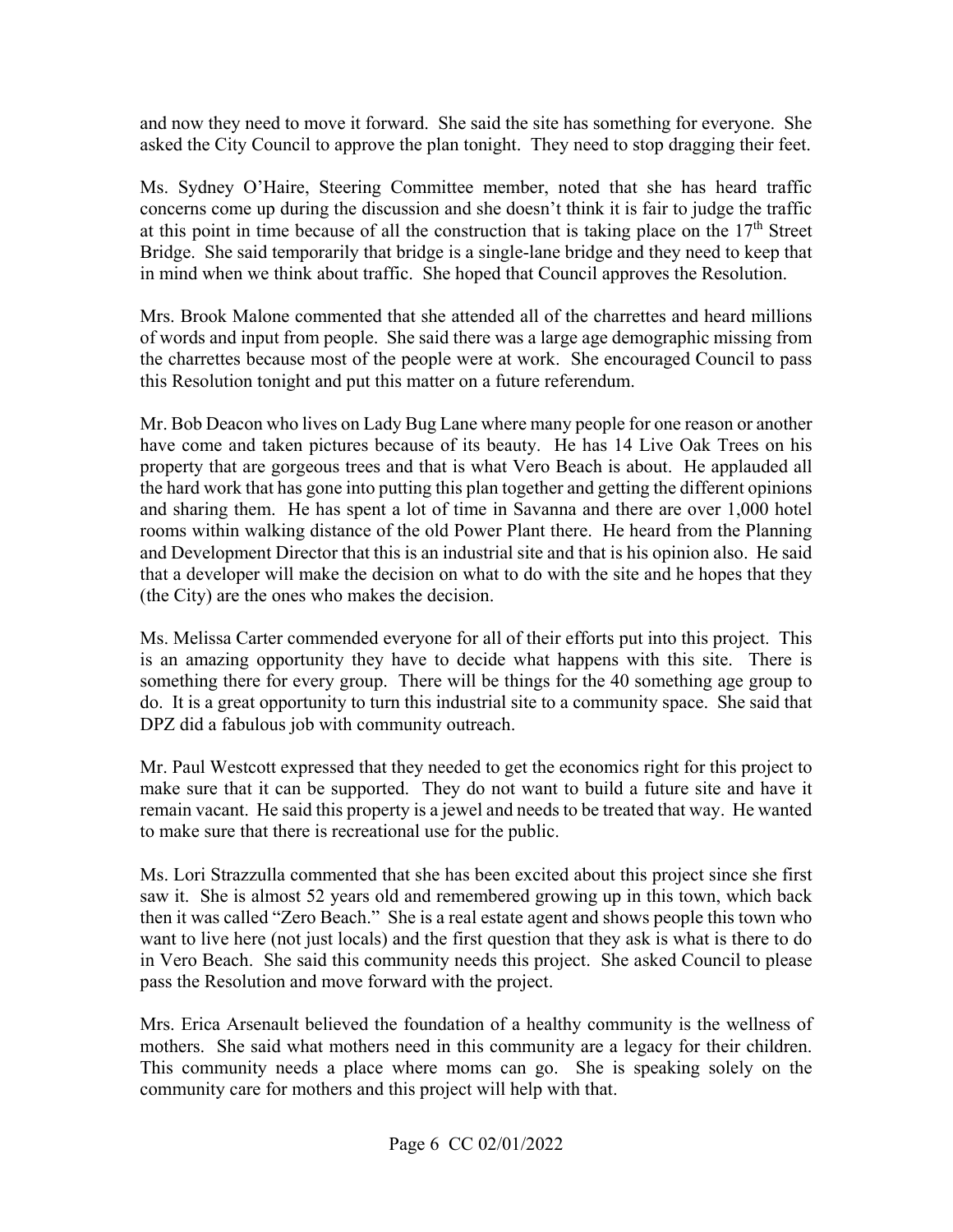DPZ and 1,600 people responded. He said the number one (1) thing that people were looking for was greenspace and Parks. The last thing that people wanted to see there was a hotel. He said that he likes the plan and said overall it is good. The only objection he has is the hotel is taking the whole parcel. He once kept his boat at the City Marina and knows that there has been a waiting list for people who want to keep their boats there for over five (5) years. They could have put something in the plan that would offer boat slips at Water Village, but they didn't want to do that because they thought that it would be too competitive with the City Marina. He felt they could reap the benefits by having slips a hotel there and also there are bumps in the road when dealing with a 99-year lease. Mr. Charles Rustic brought up the survey that was sent out when this project first began by available because of how many boaters there are. He reiterated that he didn't want to see

 and [Speakupvero.com](https://Speakupvero.com) was formed and very informative for the public. On top of that there were two (2) tours of the Power Plant that took place where hundreds of people showed up understands the concerns that people have that this should not be driven by a developer. developer take charge. This is an opportunity of a lifetime no matter what age you are. 2022, at the IG Center. Commissioner Laura Moss recalled that when the first Steering Committee was formed all of the City Council members were a part of the Committee. She said that DPZ was hired for those tours. Her point was that this whole process has been very transparent. She She knows the public is in good hands with this City Council and they will not let a She then invited the public to attend the Visioning Workshop being held by the Indian River County Metropolitan Planning Organization (MPO) on Thursday, December 3,

 because it will give the teachers something to do. He wants to be able to tell teachers to come to Vero Beach because things are happening here. Mr. Wilford Hart stated that he works for the School District of Indian River County and there is a problem with retaining teachers in Indian River County. He sees an opportunity of being able to have more teachers come to this area if the Three Corners project is done

come to Vero Beach because things are happening here.<br>Mrs. Helene Caseltine approved of the plan. She said it was a fabulous project and she is so excited to see it come to fruition.

 Mr. Greg Mansole commented that by developing this area it will have an appeal for young could help with the Lagoon and their waterways. He said the possibilities are endless here. He hopes that the City will take advantage of this project to revamp this area. people to come to Vero Beach. He went over some ways that the Three Corners project

 that there is substantial structure damage to this building and if it was inspected it would be tagged as being unsafe. He said his personal opinion is that no one should be going into that building. When a developer comes in there is a good possibility that the building will Mr. John Carroll commented that staff did a great job on this project. He said that he is a structural Engineer and he has looked at Big Blue and feels that everyone needs to be aware come down or the developer would pay a substantial cost for a structure that will last for 99 years. He said there are no real floors in the building. The first thing a developer will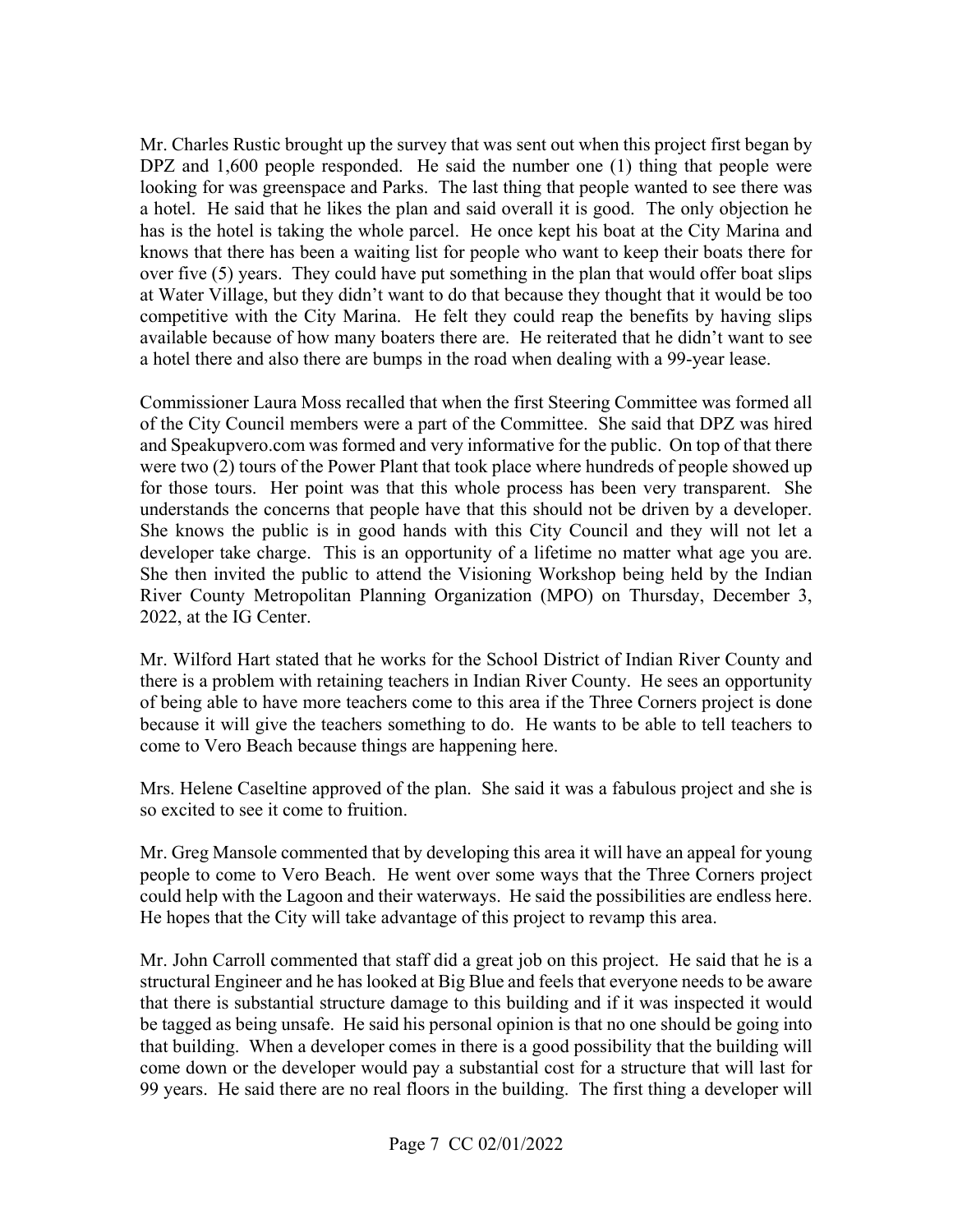was torn down and something new was built. do is come in with a structural plan to put a floor system in and that is costly to do. He said by the time you rebuild the structure there is going to be more money involved then if it

 Ms. Jeanine Long stated that she read an article in 32963 about developing land at South Beach Park and making it a concession stand and taking people over to the hotel in that area. She said that South Beach sits in a residential area and having a commercial hotel there would impact property values in that area. She said that is a concern. Not to mention area and she would like it to stay that way. all the wildlife that they have in this area. She has not heard this come up tonight and wanted to bring it up and asked who she could talk to about it. She said it is a nice quiet

Mr. Ken Daige read a prepared statement (attach to the original minutes).

 Mrs. Christine Pokorney-Sickterman was at tonight's meeting representing the architecture and design community. When the project first came up she always thought that Big Blue an architecture gem and they need to do their due diligence in making Big Blue work. She community and keeping them here and she sees the Three corners project as something that would encourage youth to stay here. was an asset and that was solidified once she saw the inside of the building. She said it is said when considering developers they need to partner with someone that will give consideration to that building. This is a difficult time to attract young people to the

 engagement process. She said when DPZ came to town at their first meeting they expressed concern about affordable housing in this area and retaining teachers. She agrees that they Ms. Irina Wolfork, DPZ Consultant, said that they worked hard to make this an extremely transparent project. She went over the different things that they did. She is proud of their have high rent here and people will pay that high rent if something is attracting them to stay here. She agreed they need good teachers and good education in this community.

 and said that the Council has a tough decision to make. He is concerned about the Lagoon and the environment. He would like them to use that space as much as possible to help help save the Lagoon. Dr. Richard Baker, who sits on the Steering Committee, thanked everyone for being here improve the Lagoon. He said getting people outdoors is a great idea and there should be more efforts made on how they are going to change those conservation areas in order to

 Mr. Devon Geyser liked the plan for the community, but didn't see a need for any more tourist here than they already have. He said there seems to be a lot more traffic in the area. However, he does agree that there needs to be more things for the people of Vero Beach to do, but he doesn't believe putting a hotel there was the answer.

 concerns brought up tonight and she agreed with the man who talked about the Lagoon and Ms. Melton O'Haire hoped that that they would move forward. There have been valid wanting to save it. She wished that Council would pass this tonight and move Vero Beach forward.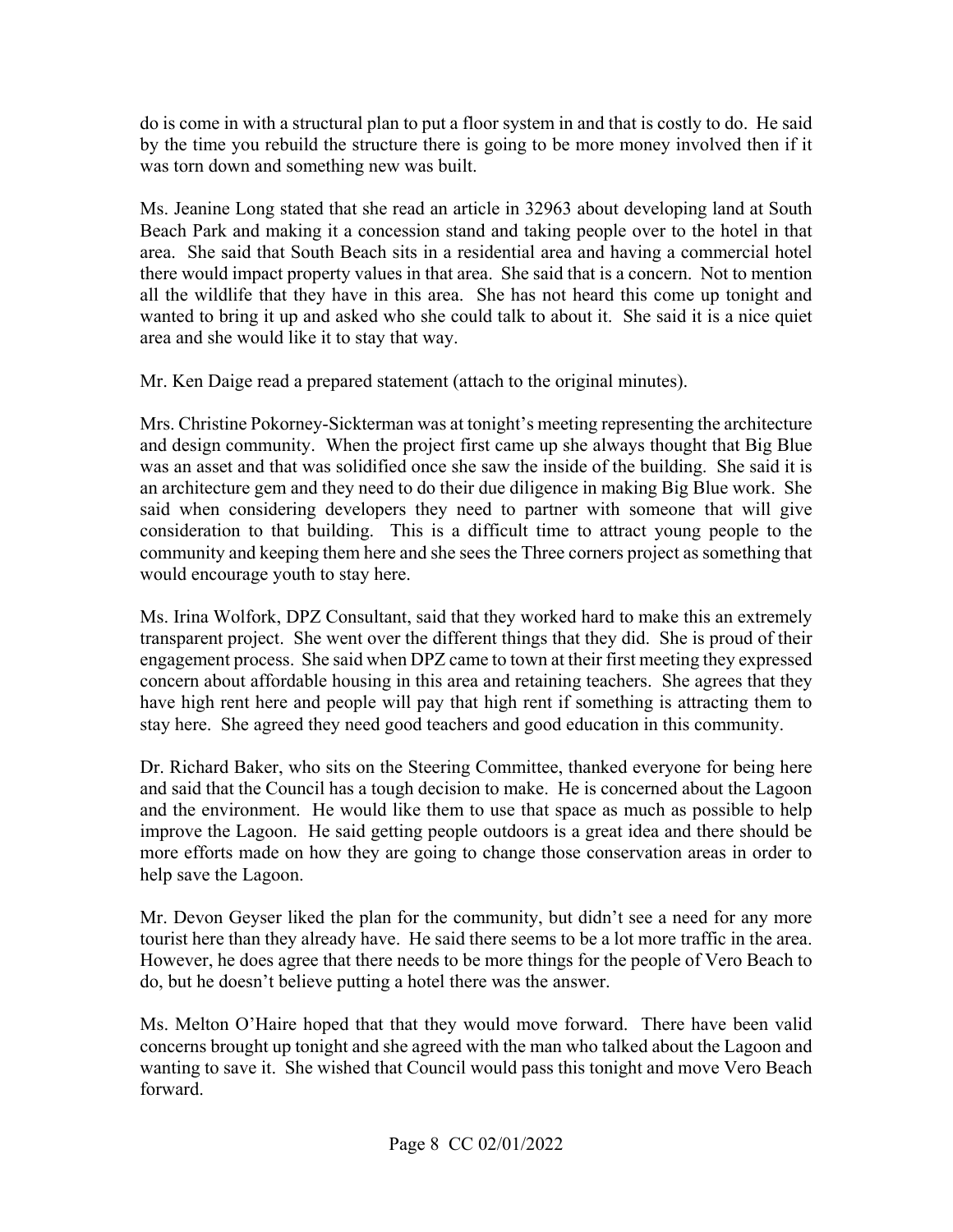an exciting process and a lot of valid points have been made. She wants to make sure that Mrs. Brooke Steincamp heard so many great things from everyone. She said this has been everyone is heard, especially when it comes to recreation and Parks.

 Ms. Vicky Gould commented that everyone has made some good comments tonight and there is a lot to consider. They are all good and valid points. She grew up here and said and they can't stop it so they need to make sure that it is done well and they can still have that this large piece of property is big enough for people of all ages to have something to do. She expressed that this is just a conceptual plan. The most important part of it is the community and the community has come forward. She said that growth is going to happen a voice in that.

Mayor Brackett closed the public hearing at 8:10 p.m., with no one else wishing to be heard.

 Committee did a fabulous job and he appreciates the time put in by the Steering Committee members. This is the first time he has heard that government needs to slow down (comment made by someone who spoke tonight). He thinks that he is the only member on Council who was here when they hired DPZ as their consultant. He was not a major fan at the time. Some people talked to him and steered him in the right direction and he is glad that they Committee and allowed for five (5) new people to sit on it. They all agree that they need green space and recreation. They are working with the School District on the new Park of the Lagoon. The last thing that they want is to have this project be a failure. He heard Steering Committee and the public who got behind this project and gave their input. He Mayor Brackett thanked everyone for their comments tonight. He said the Steering chose DPZ because at the end they have a good plan for this community. They all have pushed very hard to be transparent and end up with their plan and not someone else's plan. He commended DPZ for that. They reconstituted the Steering Committee because they heard that there needed to be younger people sitting on it so the Council stepped off the project across from the High School where there will be more outside green space and walking trails. He said they hear that economics is a huge factor, as well as conservation the person talk about South Beach and he assured her that South Beach was not a part of this project, but he would be happy to talk to her any time. He is thrilled with staff, the plans on fully supporting the project. He feels that it is good for the City of Vero Beach and Indian River County.

 Mr. Cotugno thanked everyone for coming out tonight. He personally thought it was good to have this meeting at 6:00 p.m. He has been a part of this process since the beginning. and no one can say that has not happened. He said this has been going on for over two (2) years and it is time to move this along and the final decision rests with the City Council What he would like to have is a very well defined process by the City Council. The City Council are the custodians of their City and they want to make sure that whatever happens with the Three Corners property is a reflection of their City and what the citizens want. It is Council's responsibility to make sure that this moves forward in a transparent process and then the public gets the final choice.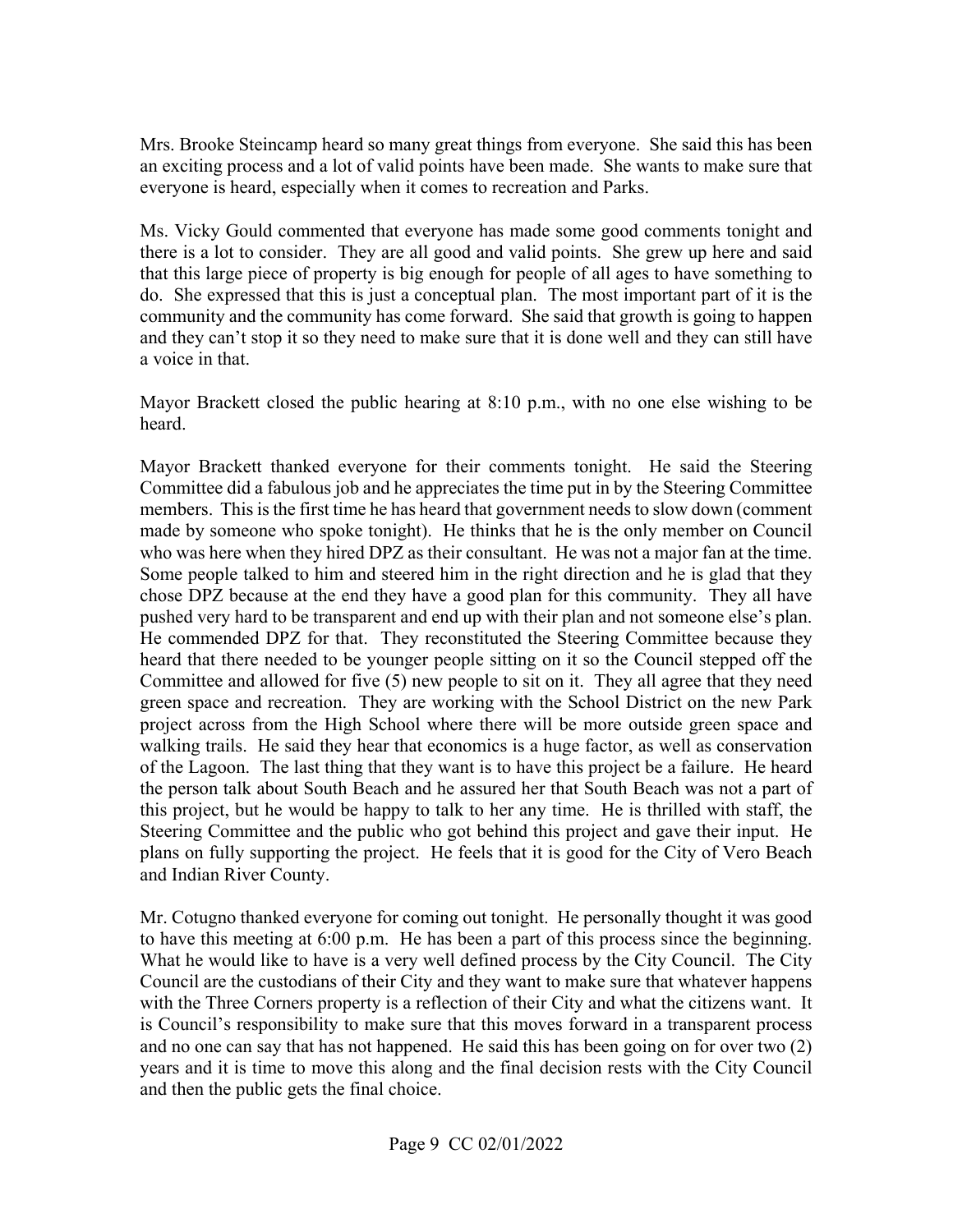Cotugno for suggesting to hold this meeting in the evening when there is a lot more people then they have attend in their morning meetings. He gave some of his background and said developer could go in and fix Big Blue up and maintain it on an economic basis. The developer is the real one who will be dominating the whole thing. A 99-year lease is a lifetime. His experience in dealing with developers is once you turn it over to a developer there is limited amount of activity that they can do to constrain them. They could plan on having 200 hotel rooms and 600 rooms are built. He said these two (2) properties were put in the City Charter to be protected in 2007. Putting these pieces of property in the Charter Charter, which means only 13% of the people voted no. He thinks there is a lot of public sentiment for this land and he won't support this. Mr. McCabe thanked everyone for coming out and expressing their views. He thanked Mr. that he feels the comments made by John Carroll are correct. He does not believe any protects them. The referendum passed by 86% to have these pieces of property in the

 Vice Mayor Neville commended everyone who participated in the entire process. He said they are only talking about half of the property. They are committed to fulfilling what they Teacher of his who was Harry Offutt. Mayor Offutt was the Mayor when Big Blue was like what it does today without the vision of Mayor Offutt. He wants to dedicate something in that building to Mayor Offutt. He said while the exterior of Big Blue may not be attractive the interior has beauty. He agreed it may have weakness to it, but it would be an incredible showcase. He is 100% in favor of this project and will do everything he can to said they are going to do. They have all spoken today to have those ideas carried forward and managed in a close way. He brought up a former Mayor and former Sunday School constructed. He said the City of Vero Beach and the area surrounding them would not look make it happen.

 Mrs. Minuse thanked all the people who have participated in this. She said there are parts of this plan that she is not particularly happy with, but they still need to go forward. She said it is only a concept. They are looking at history here in Vero Beach for the future. It was so nice having youth people attend their meeting tonight. She is looking forward to supporting this and to a good future.

Mayor Brackett mentioned that there were a number of emails that came to the City Council. He said that the Council has received a copy of the emails and they have all been made a part of the record.

Vice Mayor Neville talked about the economics of the project and being revenue neutral. them and asking to raise their taxes. Everyone needs to have a vision of this project and He knows that the taxpayers of this community don't want the City Council coming to they all will win.

 **Mrs. Minuse yes, Vice Mayor Neville yes, and Mayor Brackett yes. Mayor Brackett made a motion to approve the Resolution. Vice Mayor Neville seconded the motion and it passed 4-1 with Mr. Cotugno voting yes, Mr. McCabe no,**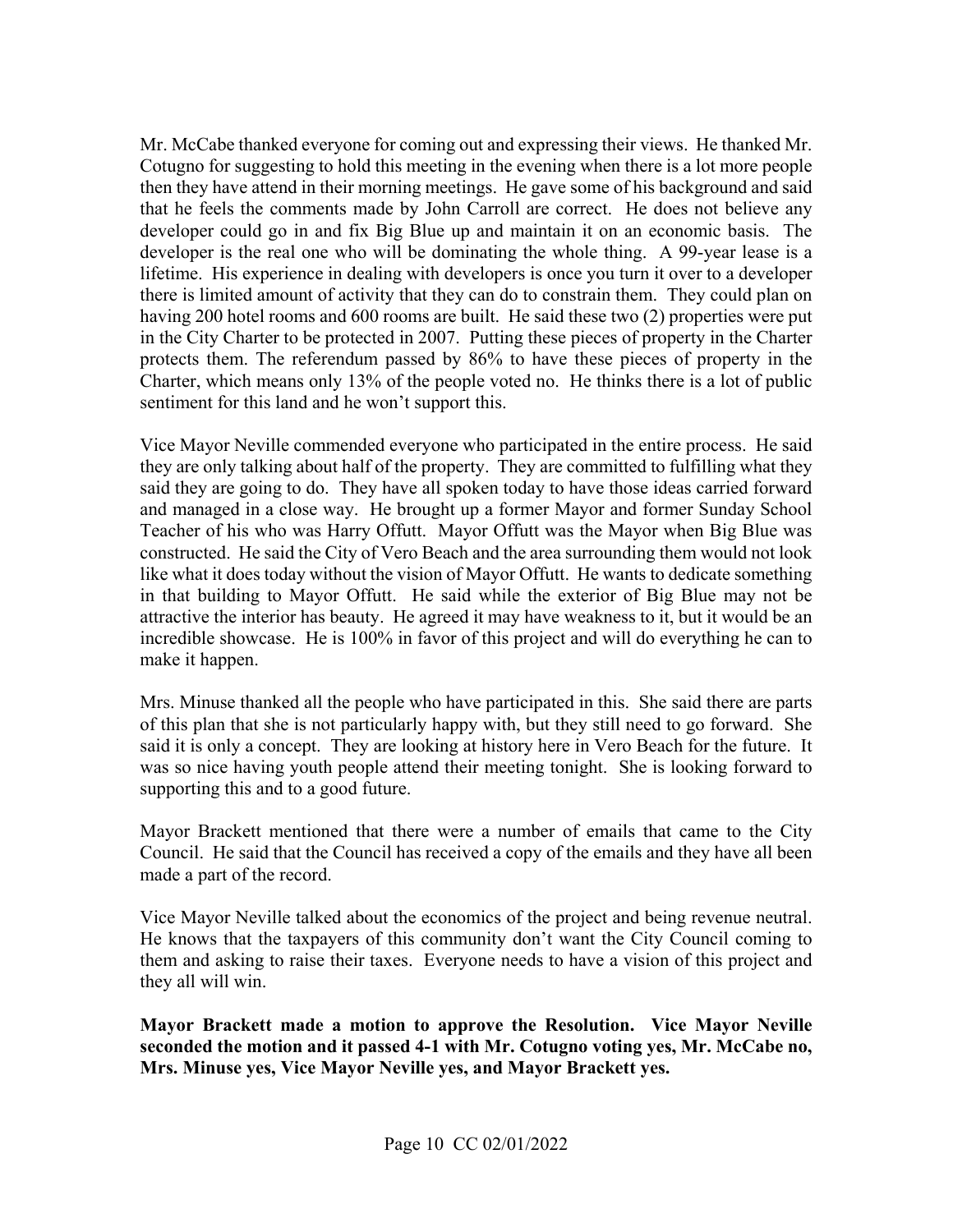**2) A Resolution of the City Council of the City of Vero Beach, Florida, Authorizing the City to enter into a Public Transportation Grant Agreement with the Florida Department of Transportation for a Project entitled "Rehabilitate Taxiway B (Design) at Vero Beach Regional Airport: (FDOT #425751-1-94-01); Providing for an Effective Date. – Requested by the Airport Director** 

\*Please Note: This Resolution was heard before item 4B-1).

The City Clerk read the Resolution by title only.

Transportation (FDOT) to receive grant funding to design the rehabilitation of Taxiway B. Mr. Falls reported that the Airport has coordinated with the Florida Department of The project is being funded at 5% by FDOT, 5% by Airport matching funds, and 90% through FAA funds. This cost is included in the Five Year Capital Improvement Program and there will be no General Fund Revenue expended on this project.

Mayor Brackett opened and closed the public hearing at 6:17 p.m., with no one wishing to be heard.

**Mrs. Minuse made a motion to approve the Resolution. Mr. McCabe seconded the motion and it passed 5-0 with Mr. Cotugno voting yes, Mr. McCabe yes, Mrs. Minuse yes, Vice Mayor Neville yes, and Mayor Brackett yes.** 

**5.** PUBLIC COMMENT (3-minute time limit)

 tonight. He said that there might be a huge managerial problem going forward. He doesn't that the City does not have the staff to do all the things that have to be resolved. He said Mr. Dick Winger was so happy to see the Resolution on the Three Corners project pass know if they will need a project manager to handle the Three Corners project, but expressed they might want to meet to discuss how this is going to be handled.

- **6. CITY COUNCIL MATTERS**
- **A) NEW BUSINESS**
- **B) OLD BUSINESS**

# **7. PUBLIC NOTICE ITEMS FOR FUTURE PUBLIC HEARING Public Hearing will be held on February 15, 2022 at 9:00 a.m.**

**A) An Ordinance of the City of Vero Beach, Florida, Amending Article III, "Commissions and Board," of Chapter 2, Administration of the Code of the City of Vero Beach; Revising Membership of the Airport Commission; Providing for Codification; Providing for the Correction of Scrivener's**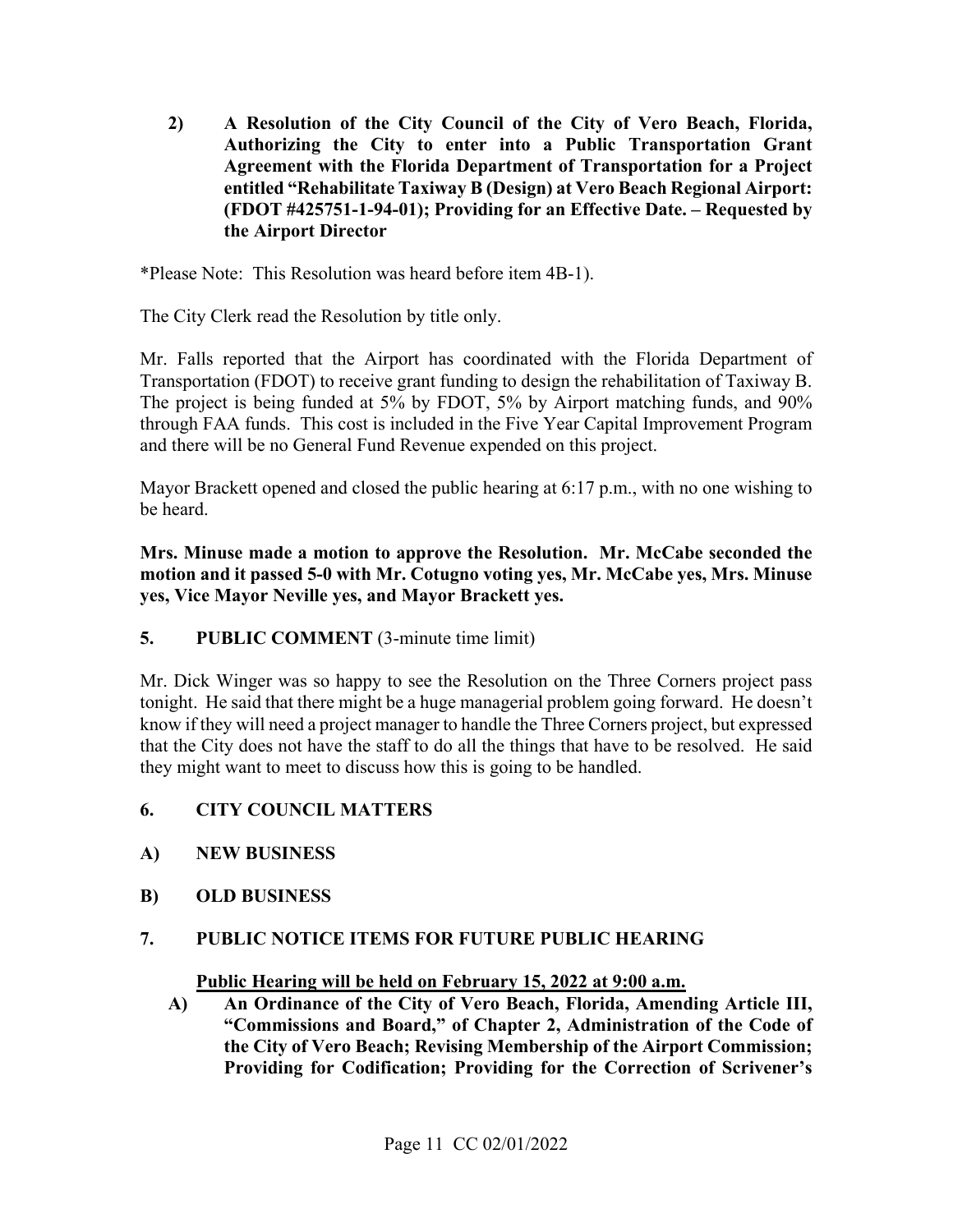**Errors; Providing for Conflict and Severability; and Providing for an Effective Date. – Requested by Mayor Robbie Brackett** 

This item was pulled off of the agenda.

### **Public Hearing will be held on February 15, 2022 at 9:00 a.m.**

**B) An Ordinance of the City of Vero Beach, Florida, Amending Chapter 26, Cemetery, of the Code of the City of Vero Beach; Revising Order of Sales; Revising Burial Lot Restrictions; Amending Monument Standards; Amending Columbarium Restrictions and Regulations; Providing for Codification; Providing for Repeal of Conflicting Ordinances; Providing for Severability; Providing for the Correction of Scrivener's Errors; and Providing for an Effective Date. – Requested by the Public Work's Department** 

The City Clerk read the Ordinance by title only and announced that the public hearing would be heard on February 15, 2022 at 9:00 a.m.

### **Public Hearing will be held on February 15, 2022 at 9:00 a.m. and March 1, 2022 at 5:00 p.m.**

 **C) An Ordinance of the City of Vero Beach, Florida, Amending the Land Development Regulations by Amending Chapter 62, Article III, Commercial Districts, Chapter 62, Article IV, Industrial District, and Chapter 62, Article VII, Airport Master Plan Land Use Zones, to add Commercial Food Services to the List of Permitted Uses in the C-1, Commercial District, ALI-A1 and ALI-1, Airport Light Industrial Zoning Districts, and M, Industrial District; Amending Chapter 60 (Appendix Definitions) to add a Definition of Commercial Food Service; Providing for Codification; Providing for Conflict and Severability; Providing for Correction of Scrivener's Errors; and Providing for an Effective Date. – Requested by the Planning and Development Director** 

 The City Clerk read the Ordinance by title only and announced that the two (2) public hearings on this Ordinance will be heard on February 15, 2022 at 9:00 a.m. and March 1, 2022 at 5:00 p.m.

### **8. CITY CLERK MATTERS**

### **1) Annual Reports**

The annual reports from the Code Enforcement Board, Finance Commission, Planning and Zoning Board, and Utilities Commission were presented to Council.

 $9.$  (Staff/Consultant special reports and information items) Page 12 CC 02/01/2022 **9. CITY MANAGER MATTERS** (include amount of expense)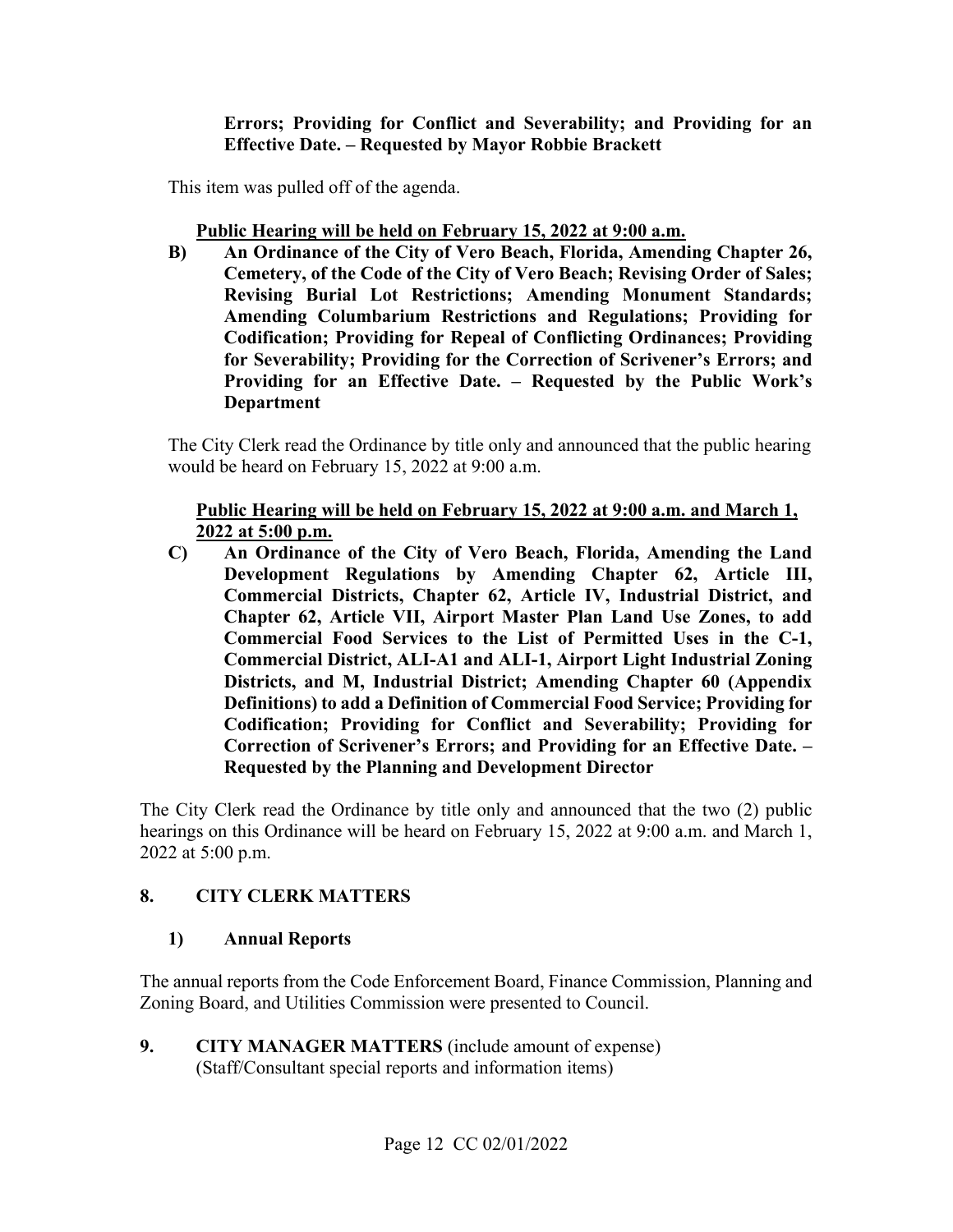for March 28<sup>th</sup>. He said that once he gets all the details he will report back to Council. Mr. Falls gave an update on the Chamber Music Society where there will be a filming of two (2) musicians playing at the Big Blue site. There will not be a concert there just a filming of great musicians coming to this City to perform. The performance is scheduled

### **10. CITY ATTORNEY MATTERS**

### **A) Announcement of Executive Session to take place on February 4, 2022 at 11:00 a.m.**

 negotiations and/or strategy relating to litigation expenditures with regard to the case of the 2022 at 11:00 a.m. for an approximately one (1) hour. Those in attendance will be the Tom Cloud and Gary Carman and a Court Reporter from Indian River County Court Mr. Turner requested that they conduct a Client/Executive Session to discuss settlement Town of Indian River Shores v. City of Vero Beach will be heard on Friday, February 4, Mayor and City Councilmembers; City Manager, City Attorney, and Outside Counsel, Reporting, LLC.

### **11. COUNCILMEMBER MATTERS**

### **A. Mayor Brackett's Matters**

Mayor Brackett commented on what a good meeting tonight has been and that everything went very smoothly. He said that he was headed back to Tallahassee on February 8<sup>th</sup> and would be continuing with discussions on matters involving Indian River County.

### **B. Vice Mayor Neville's Matters**

Vice Mayor Neville commented on the emails that he has seen going back and forth regarding Indian River Shores' stormwater and asked if the City was involved with that.

Mr. Falls said that they were not and that matter has been cleared up.

Vice Mayor Neville commented on what a spectacular meeting this has been. He said everyone attending the meeting was very courteous and thoughtful. He admired their City for coming together and doing what they did.

## **C. Councilmember Minuse's Matters**

 Councils, and 58 Water & Soil Conservation Districts in six (6) areas and things are not Mrs. Minuse commented that at the last Treasure Coast Regional Planning Council meeting it was discussed that there is a very difficult supply with coordinating anything with water issues in the State. She said what they have done is they are supporting a statewide coordination of all of their water issues. They will be planning and prioritizing the issues. She said right now there are five (5) Water Management Districts, 10 Regional Planning being coordinated. The Treasure Coast Regional Planning Council is taking the lead in an